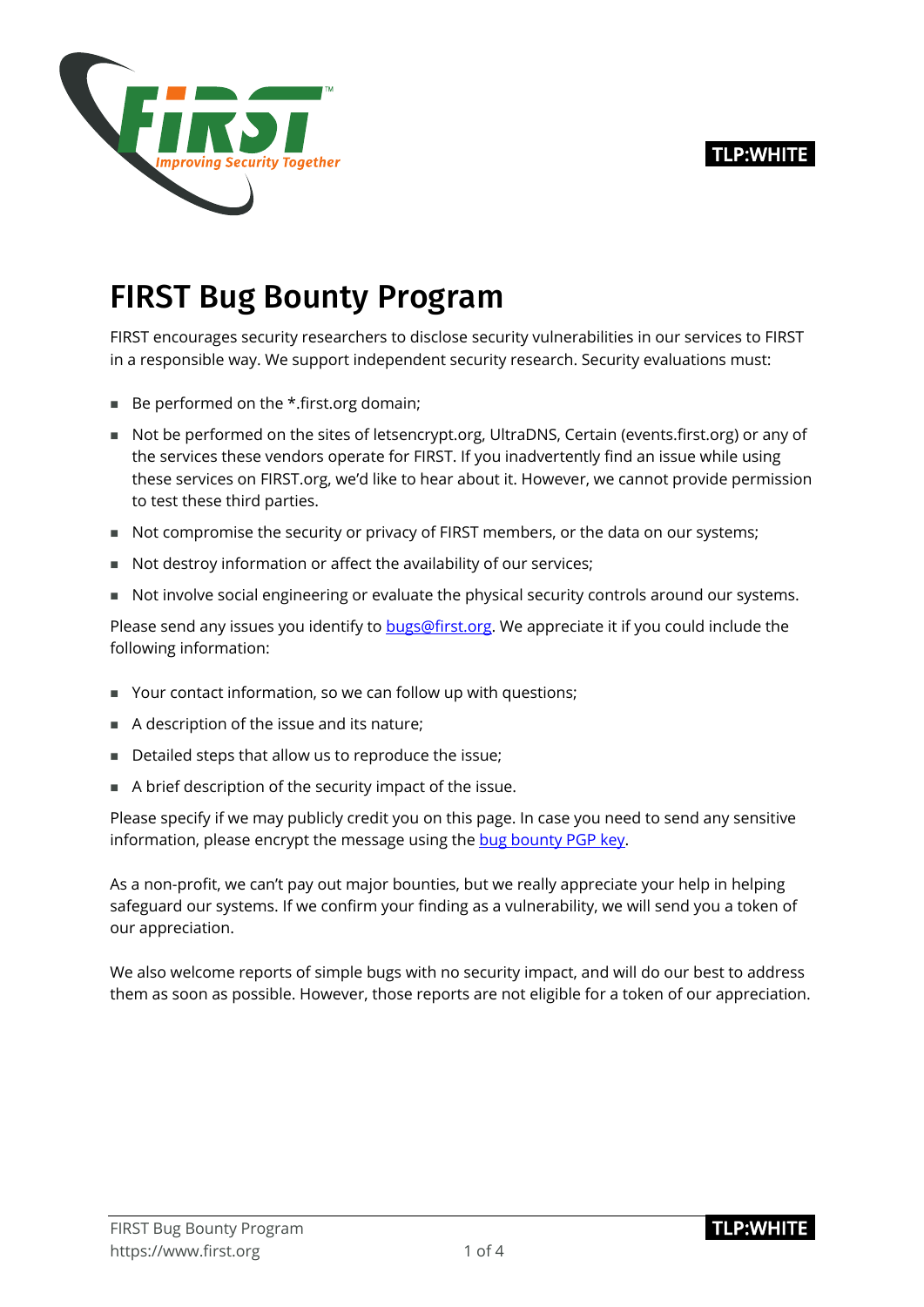



### Hall of fame

#### 2020

- Jeroen van der Ham found a Webkit CORS issue, fixed.
- Syed Muhammad Asim found insecure references and missing headers on some static content, fixed.
- Akash Rajendra Patil found a user enumeration vulnerability in one of our services, fixed.
- Austin Augie (api\_0) found a directory traversal vulnerability, fixed.
- Luiz Paulo Viana found an open redirection at FIRST website, no longer available.
- Zin Min Phyo found a clickjacking vulnerability in one of our services, fixed.

### 2019

- Albin Thomas found a misconfiguration in one of our services, fixed.
- $\blacksquare$  Leo Starcevic  $\blacksquare$  found an open redirection in one of our services, fixed.
- Mustafa Diaa (@c0braBaghdad1) found a vulnerable deprecated service, fixed.
- **Mohammed Israil found a misconfiguration at the DNS service, fixed.**
- Shivam Khambe found an open redirection based on headers, fixed.

#### 2018

- Mohammed Israil.
- Abhishek Misal found an open redirection in the training service, fixed.
- $\blacksquare$  Hosein Askari  $-$  found out that the website was vulnerable to some DoS attacks, fixed.
- Vyshnav Vizz found a misconfiguration at the website, fixed.
- Mayank Kamboj found a service with deprecated encryption ciphers, upgraded.
- Mayank Kamboj found an application vulnerable to brute-force, fixed.
- Ali Kabeel (Logic Breaker) found a clickjacking vulnerability on MISP, fixed.
- $\blacksquare$  Ali Kabeel (Logic Breaker) found a XSS exception in the membership application, fixed.
- Mahmoud Barakat (@0xBarakat) found a XSS exception in the membership application, fixed.
- $\blacksquare$  Dipak Prajapati discovered that the issue tracking service was vulnerable to brute-force attacks, fixed.
- Prathamesh Joshi (@Pr4th4m\_Joshi) found a misconfiguration in the training service, fixed.
- **Example 3** Eric Head (@todayisnew) found ways to retrieve sensitive information requesting the hidden metadata directory that version control tool Git creates, fixed.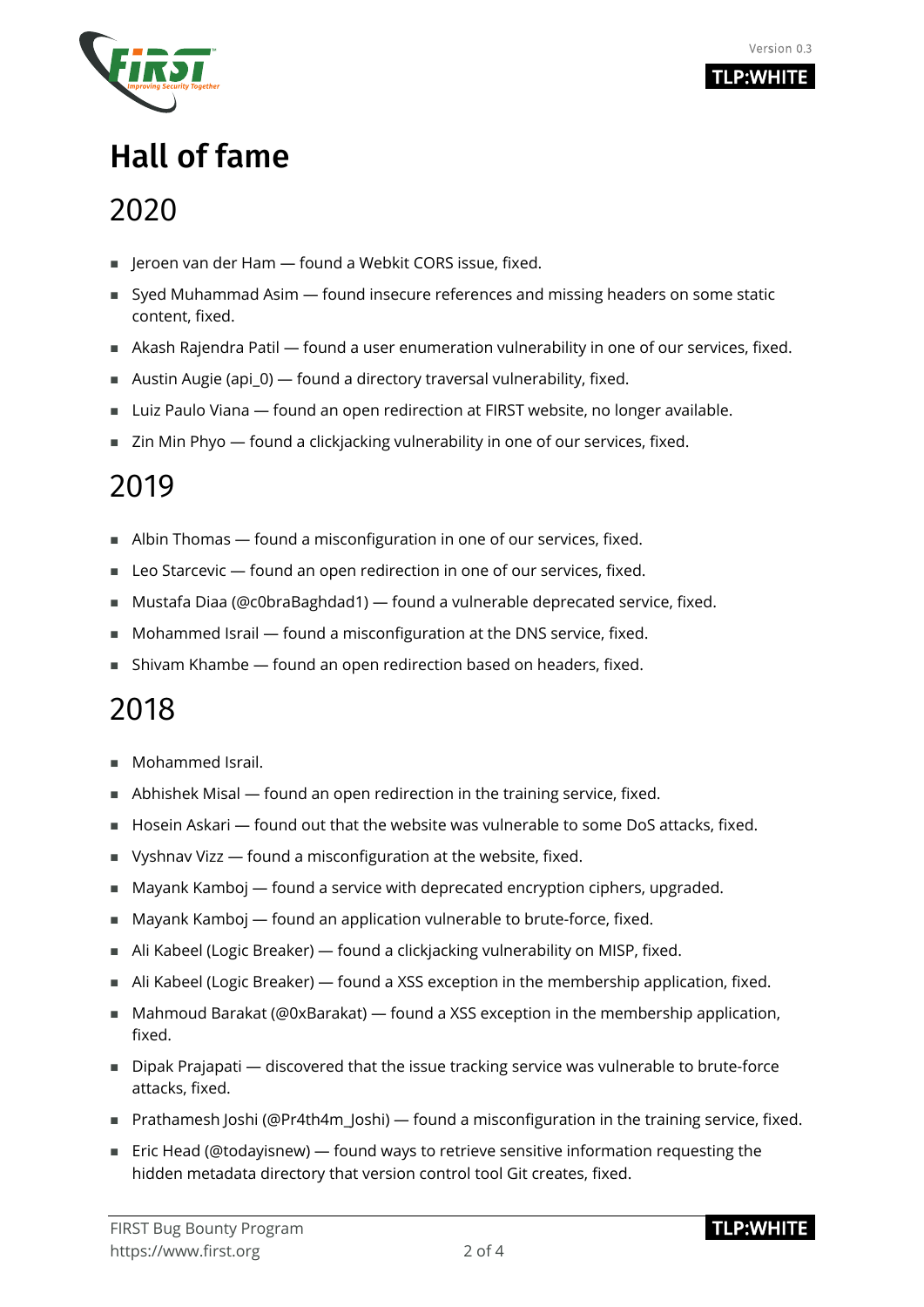

#### **TLP:WHITE**

## 2017

- $\blacksquare$  Dinar Gataullin found a vulnerability (CRLF-injection) in the members website, fixed.
- **EXECUTE:** Lewis Philbey discovered a bug in the certificate authentication for MISP, fixed.
- Vineet Kumar found a stale DNS entry that could lead to a subdomain takeover, fixed.
- Muzamil Shah discovered a race condition on the public account sign up, fixed.
- $\blacksquare$  Ali Kabeel (Logic Breaker) discovered a form that enabled external content as the input field default parameters, fixed.
- Ali Kabeel (Logic Breaker) found a XSS/CORS vulnerability in a membership service, fixed.
- $\blacksquare$  Ali Kabeel (Logic Breaker) found a CSRF bug in the membership process, fixed.
- $\blacksquare$  Jacob G. Deniega found a CSRF in the former dues server, which was updated.
- Yasser Gersy found that external links might be vulnerable to [Tabnabbing,](https://en.wikipedia.org/wiki/Tabnabbing) fixed.
- Mazen Gamal (@mazengamal) found an outdated service, with potential security vulnerabilities. Fixed.
- Andrea Mortiz (@vulnzdotcom) found sensitive information disclusure in past event registration sites. Fixed.
- $\blacksquare$  Issam Rabhi found a XSS vulnerability in older conference assets. Assets removed.
- Ahmed Wahed and Ebrahim Hegazy (@Zigoo0) found a XSS in the webserver responsible for dues collections. Fixed.
- Eslam Mohamed Reda found a way to bruteforce some generated code for email address verification.
- Moaad Ali (aLLamoox) found ways to retrieve registered e-mails through bruteforce attacks to the signup page. Fixed it.
- Ebrahim Hegazy (@Zigoo0) found a serious directory traversal bug in api.first.org. Fixed it immediately.
- Ebrahim Hegazy (@Zigoo0) found an unprotected administration panel on a beta service. Fixed it.
- Khaled Sakr found a way to circumvent the web server's routing setup and managed to end up at the old web page, where he still found the CSRF vulnerability again. In addition he found a bug at the signout page. Nice catch! We fixed it.
- Shailesh Suthar found a redirection bug in the FIRST login page. Fixed it.
- Jacob G. Deniega found a webserver information disclosure (nginx version) via server tokens. Nginx reconfigured, fixed.
- **Exammon** Mohamed Reda found a CSRF vulnerability in the login and sign in page. It was solved by replacing the old framework / website with a new one (which was planned anyway).